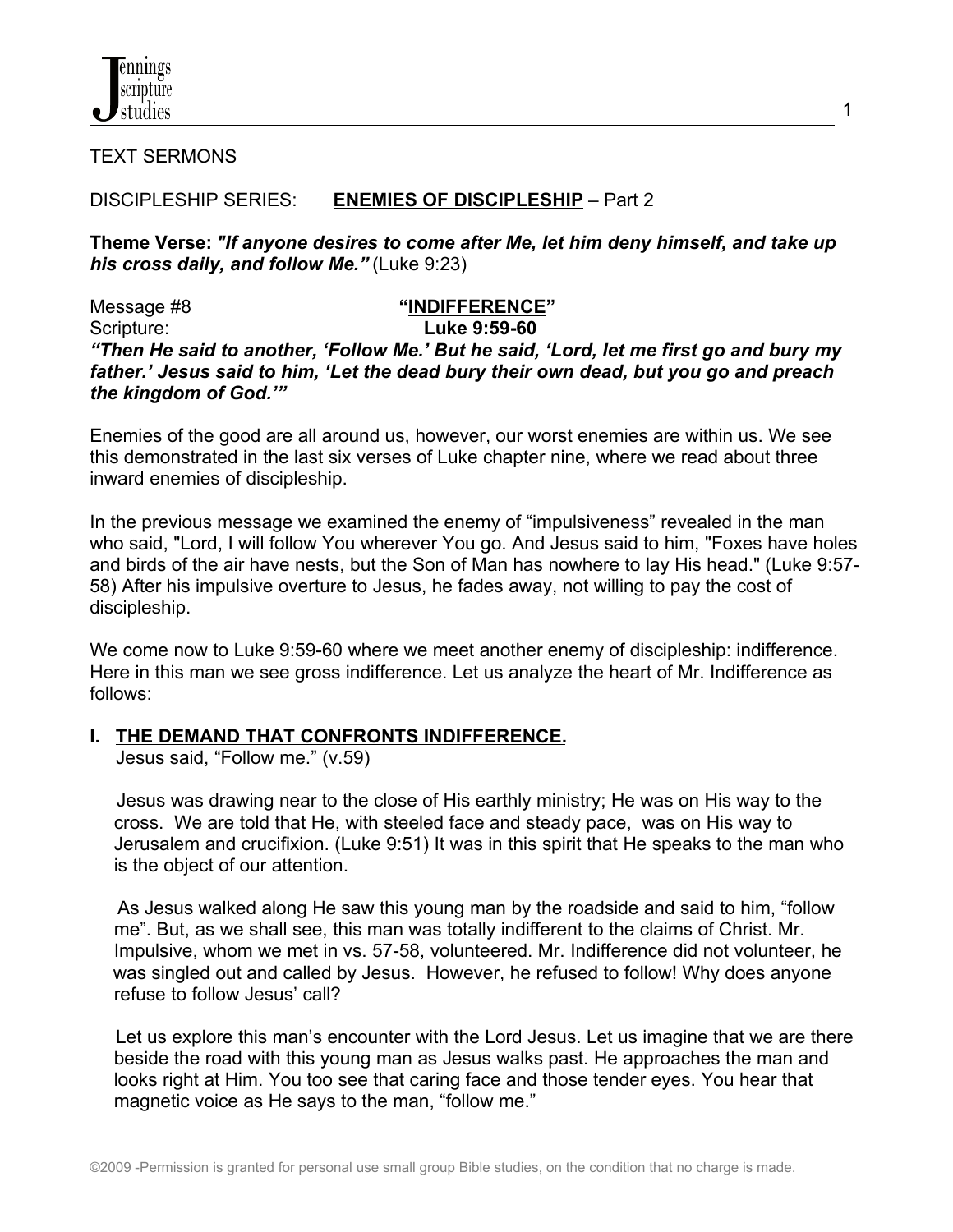

 What will his response be? As you stand there, you think of at least 3 questions that must be passing through his mind:

## **A. There Is The Question Of Acquaintance.**

- Is he acquainted with the One who is making this demand?
- Does he know Him personally?
- How well does he know Him?

 To quote Jesus on the importance of knowing Him personally and intimately, I call to your attention what He said in John10:4,5 where it is recorded that He said, "When he puts forth his own sheep, he goes before them, and the sheep follow him: for they know his voice. And a stranger will they not follow, but will flee from him: for they know not the voice of strangers." Does this man, to whom Jesus is speaking, know Who it is calling him to follow? This is no charlatan, this is the Christ! Secondly,

## **B. There Is The Question Of Reliance.**

 Acquaintance alone will not produce discipleship. There were many who were acquainted with Jesus but did not follow Him, even members of His own family! There is the matter of reliance – that is trust. It is possible to know Him and not trust Him. To follow Him means to know *and* trust Him. Then, thirdly,

## **C. There Is The Question Of Compliance.**

 Jesus said, "follow me" - i.e. follow my teachings, my directions, my lifestyle, etc. – to comply is to obey! The demand that confronts indifference focuses upon this trilogy: acquaintance, reliance, compliance.

 These are the issues with which the man, whom Jesus addressed, was confronted and with which we too are confronted when we hear the call from the Savior to "follow me." To remain along the roadsides of life while others follow in His steps is to be in the throng of the indifferent! The call, "follow me" is an order, not an option! He is not teasing us but testing us – testing the sincerity of our commitment to Him. How can we remain indifferent?

 **Illust.** Shakespeare wrote: "There is a tide in the affairs of men, which, taken at the flood, leads on to fortune. Omitted, all the voyage of their life is bound in shallows and miseries. And we must take the current when it serves or lose our ventures." The tide was coming in for this man that Jesus called that day. What will he do? Remember where you are – you are on the roadside – Jesus is passing by, when suddenly His eyes are fixed upon one among the spectators and He says, "follow me." His demand is plain, pointed and personal.

 Then you are startled by the verbal response the man gives to Jesus' call to "follow." You can't believe your ears when you hear the man say, "let me first bury my father."

## **II. THE DELAY THAT CHARACTERIZES INDIFFERENCE.**

"let me first bury my father."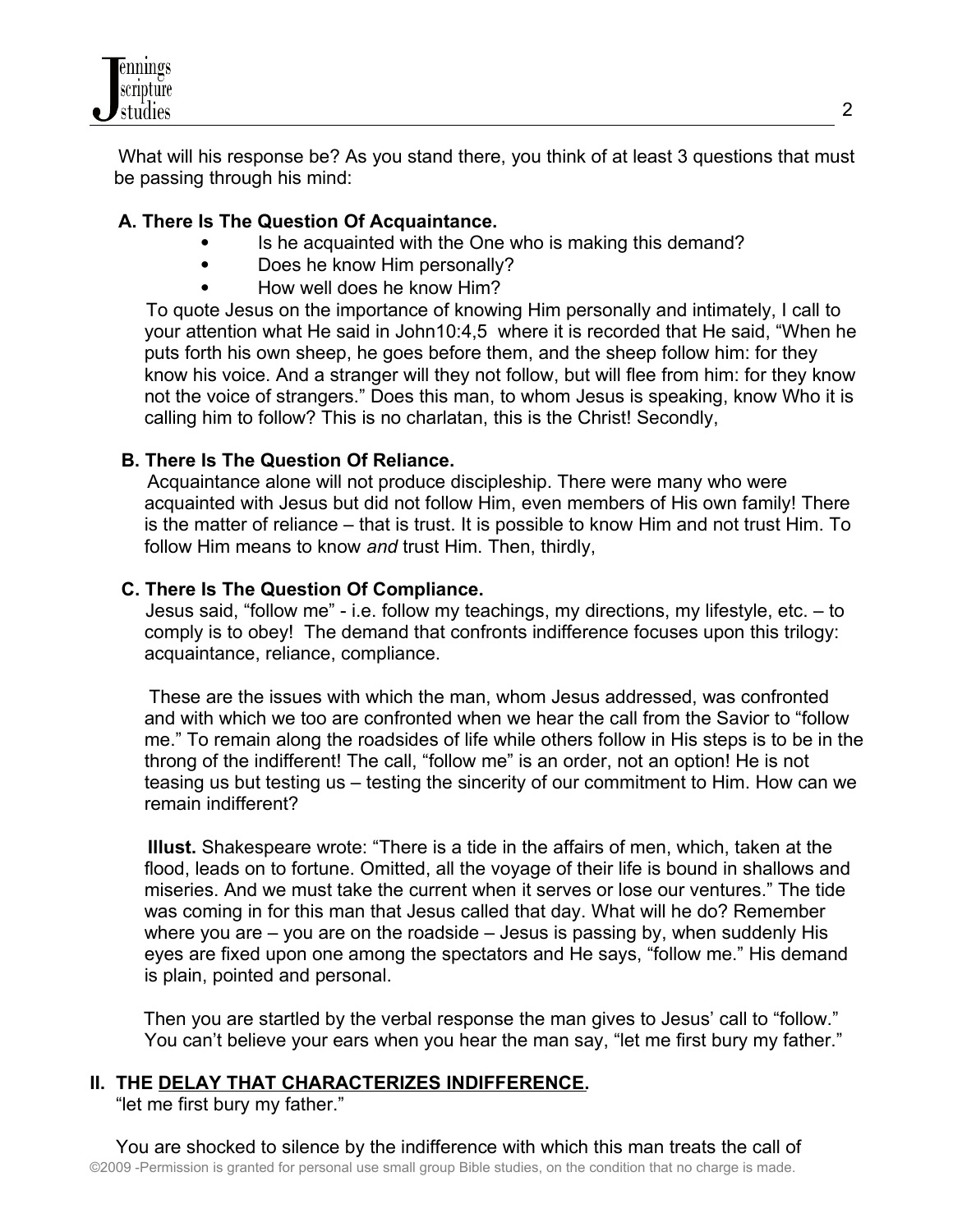

Christ to "follow me." His answer is callously cold and calculatedly bold! We see this in:

# **A. The Excuse That He Gave.**

On the surface this man's excuse seems very sincere and touching. He said, "My Father died and I've got to bury him." What is a more legitimate reason to be excused, at least temporarily, than that? However, this man was insincere as well as indifferent.

 You see, what he said was simply an excuse. I will explain. Bagster, in his Bagster's Companion Bible Commentary, which the renown Charles Haddon Spurgeon used and highly recommended, writes of the statement, "Let me first bury my Father," as follows: : "This saying is an Eastern euphemism used for declining an invitation, for the Jews buried within 24 hours and did not leave the home for 10 days thereafter in fulfillment of the laws of purification."

 Num 19:14 states: "When a person dies in a tent: anyone who enters the tent and anyone who is in it will be unclean for seven days…" They were quarantined. And also, Num.19:11 states, "Whoever touches the dead body of anyone will be unclean for seven days."

 J.C. Ryle in his commentary on Luke says, "there was a year of special mourning after the funeral when public appearances by the near of ken were kept at a minimum."

 Archeologist George Adam Smith, of Scotland, on a trip to the Holy Land, once offered an education in Scotland to the son of a Bedouin chief, who had assisted him in his archeological work. The boy replied, "Suffer me first to bury my father." And the father was standing beside the boy and in good health.

This saying is currently used in the Orient as a nice way of declining an invitation – of saying, "I am not interested." In our culture we say, "I'll think about it", or "thanks anyway but I have other things to do." The best definition of an insincere excuse is this: "It is the skin of a reason, stuffed with a lie."

In Luke 14 we read of other excuses: "They all with one accord began to make excuses. The first said to him, 'I have bought a piece of ground, and I must go and see it. I ask you to have me excused.' And another said, 'I have bought five yoke of oxen, and I am going to test them. I ask you to have me excused.' Still another said, 'I have married a wife, and therefore I cannot come.'" (Luke 14:18-21)

 And so it goes, whether it is marrying, burying, buying or selling – all are excuses for not coming to Christ and following Him. All such excuses either delay or decline discipleship. Jesus call to "follow me" required immediate obedience, not excuses. This man's choice not to follow, shows that he exchanged the permanent on the altar of the immediate.

### **B. The Exchange That He Made.**

The Lord Jesus invites us to exchange a dead-end life for an eternal life; to exchange Sin for salvation; guilt for peace; sorrow for joy; death for life; a life of drudgery for a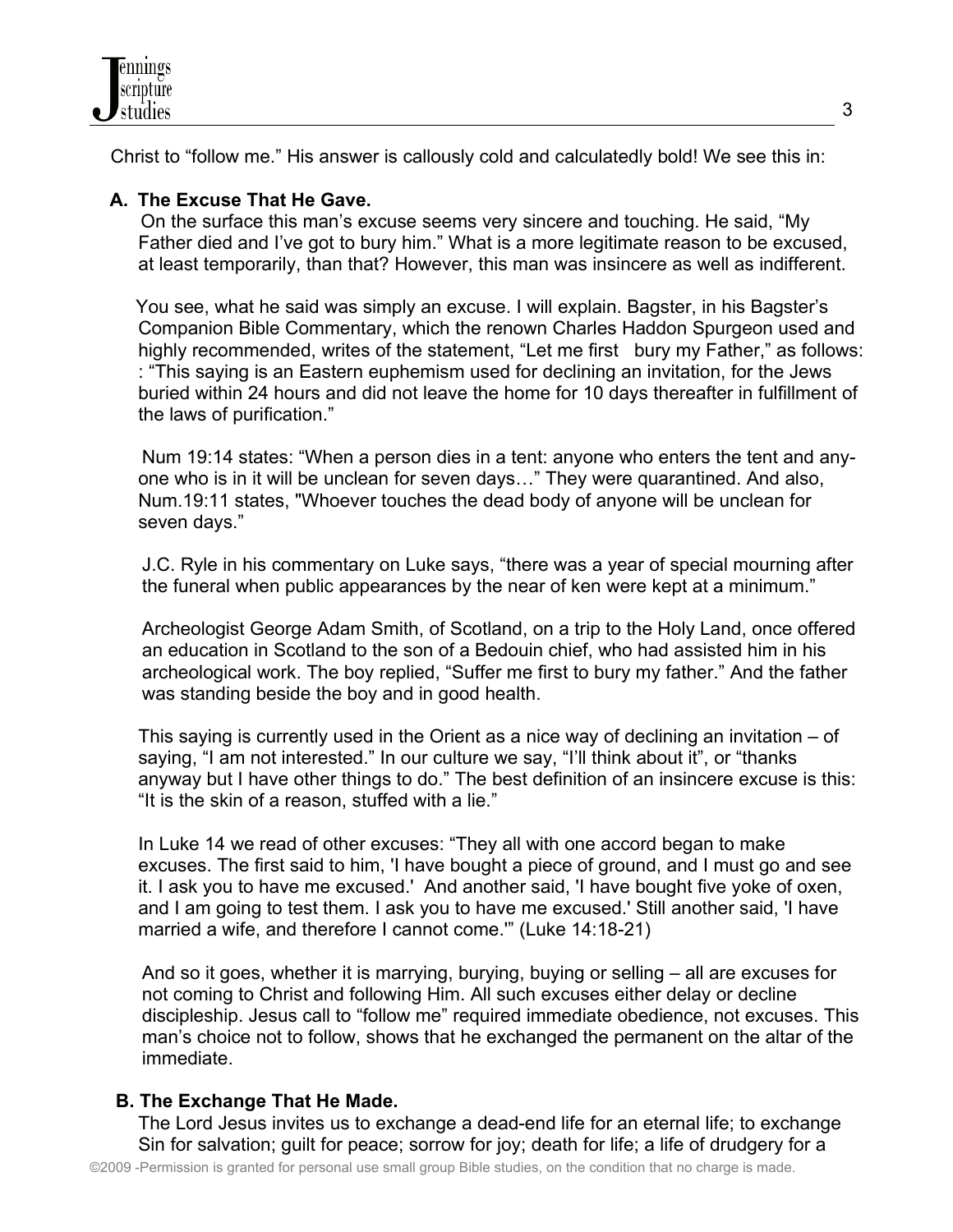

life of discipleship. Instead, this man whom Jesus invited to follow Him, chose:

- A life without Christ, instead of life with Christ;
- The status quo instead of the privilege to company with the Christ;
- The temporal over the eternal;
- That which is of secondary importance over that which is of primary importance. Jesus had said, "seek first the kingdom of God and His righteousness, and all these things shall be added to you." (Matt.6:33)

Let us see the entire context in which Jesus called these persons:

 "Then He said to them all, "If anyone desires to come after Me, let him deny himself, and take up his cross daily, and follow Me. For whoever desires to save his life will lose it, but whoever loses his life for My sake will save it. For what profit is it to a man if he gains the whole world, and is himself destroyed or lost? For whoever is ashamed of Me and My words, of him the Son of Man will be ashamed when He comes in His own glory, and in His Father's, and of the holy angels." (Luke 9:23-27)

The alternative that this man chose is the alternative that the majority of people are choosing every day when confronted with the gospel message. It is sad, but true.

 Jesus continued on His way, leaving the indifferent man behind. That man missed so very much that is recorded in the remainder of the Gospel of Luke that Jesus said and did. This man, because of his indifference, missed it all. It is said that "opportunity knocks but once." If that is indeed true, this man missed the greatest opportunity of his life.

> "Jesus calls me I must follow, Follow Him today. While His render voice is pleading, How can I delay?"

 Let us take one last look at the man beside the highway. He had such potential but now he is to be pitied. He is in the paralyzing grip of indifference. There is one further proof of this man's indifference – not only do we see the Demand that Confronts Indifference and the Delay that Characterizes Indifference, we also see,

# **III. THE DEFECT THAT CONFIRMS INDIFFERENCE.**

"Let me first bury my Father …"

The defect that confirms our worst suspicions is seen in two words in v. 59 – "*me first*". A "*me first*" attitude reveals:

# **A. A Defective View of Discipleship.**

 A disciple is a follower – the one who follows is never in front of the Leader! Jesus dealt with the "me first" attitude back in the discipleship pledge in v. 23 when He said, "If anyone desires to come after me, let him deny himself….." The "me first" defect not only reveals a defective view of discipleship but it reveals:

# **B. A Defective View of Lordship.**

©2009 -Permission is granted for personal use small group Bible studies, on the condition that no charge is made.